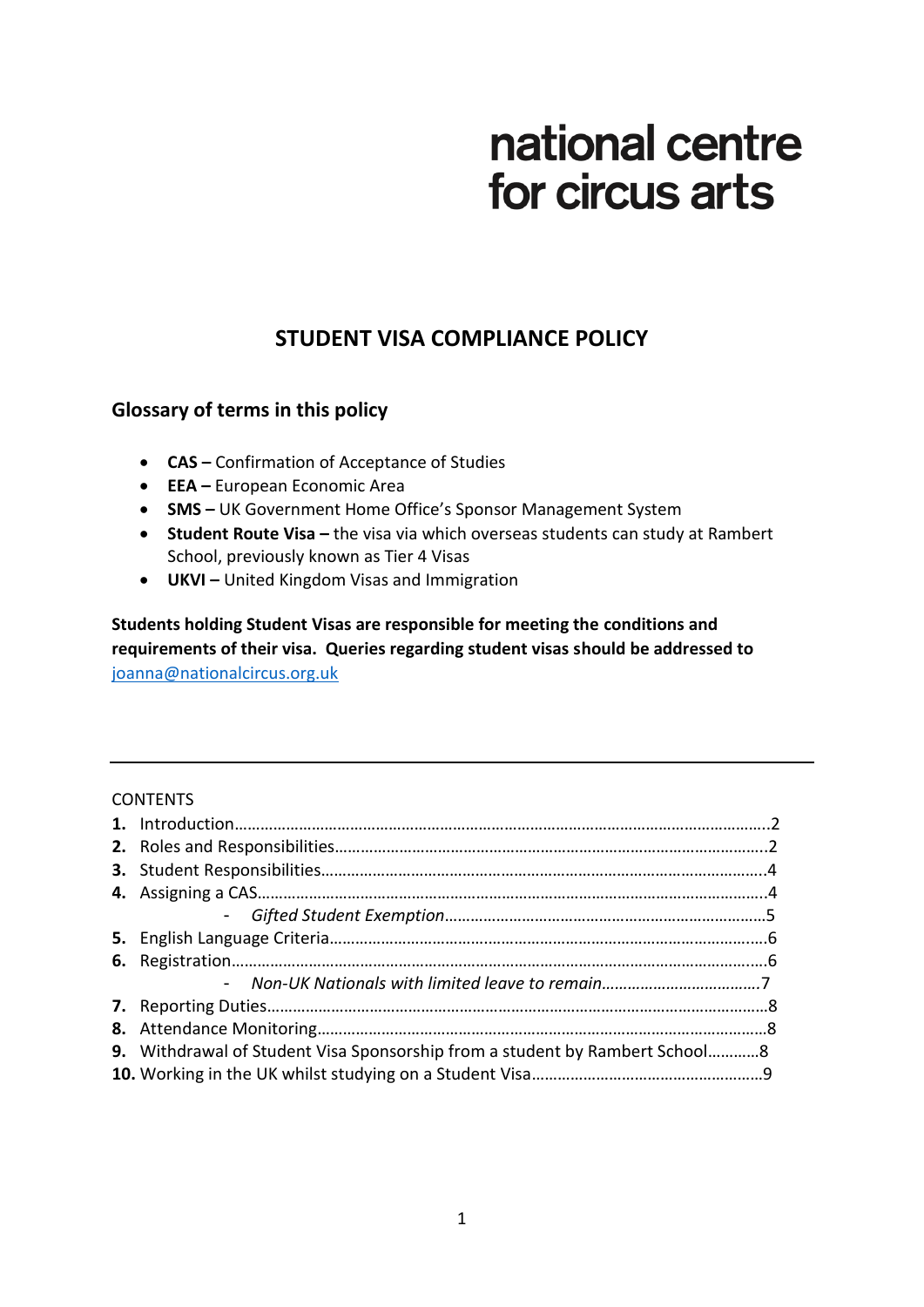### **1. Introduction**

- 1.1 On 5th October 2020 the UKVI Tier 4 Student Visa was superseded by the UKVI Student Route. The UKVI Student Route sponsorship licence held by the School allows us to authorise Confirmation of Acceptance for Studies (CAS) for Non-UK students, excluding the Republic of Ireland, to obtain visa clearance to join courses at Regulated Qualification Framework (RQF) Level 4 or above.
- 1.2 The School attained a 'Track Record of Compliance' ('track record') as a sponsor on 25 June 2021 allowing it to benefit from certain privileges that other sponsors are not entitled to.
- 1.3 In order to retain its licence, the School has to fulfil certain criteria relating to the recruitment, arrival, monitoring and reporting of students on the UKVI Student Route.
- 1.4 This policy outlines how the School aligns with UK Visas and Immigration (UKVI) requirements and to minimise risk in respect of the status of all Non-UK students, excluding the Republic of Ireland.

#### **2. Roles and Responsibilities**

2.1 Strategic level responsibility for the monitoring of the School's continued compliance with the scope of its licence rests with the Principal of the School who is the authorising officer.

| <b>Role</b>                | Staff member(s) responsible | <b>Holds responsibility for:</b>      |
|----------------------------|-----------------------------|---------------------------------------|
| <b>UKVI Student</b>        | <b>School Principal</b>     | Overall responsibility for School's   |
| Route Sponsor              |                             | <b>UKVI Student Route Licence;</b>    |
| <b>Authorising Officer</b> |                             | Oversight of actions of staff who use |
|                            |                             | the Home Office's Sponsor             |
|                            |                             | Management System (SMS);              |
|                            |                             | Monitoring and sign-off of all        |
|                            |                             | applications to renew the School's    |
|                            |                             | licences under the Points-Based       |
|                            |                             | System (regardless of the route)      |
| <b>Key School Contact</b>  | <b>Head of Academic</b>     | Main point of contact for Home        |
| for UKVI                   | Administration and Student  | Office UK Visas and Immigration       |
|                            | Support                     | (UKVI);                               |

2.2 A schedule of staff roles and responsibilities for managing the visa requirements for the School is set out below: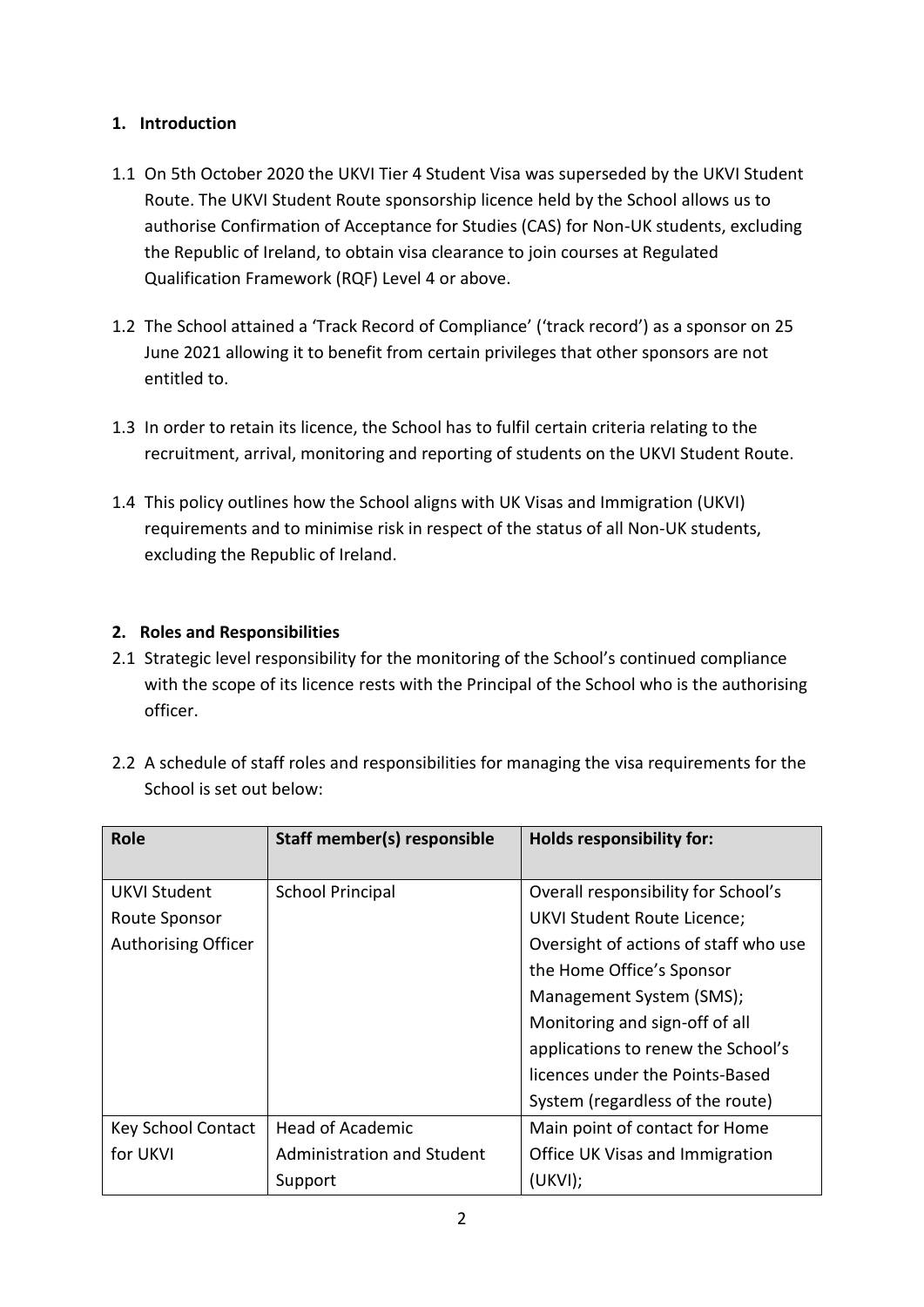|                          |                             | Overall authorisation of users       |
|--------------------------|-----------------------------|--------------------------------------|
|                          |                             | required to access the Home Office's |
|                          |                             | Sponsor Management System (SMS)      |
|                          |                             | Four-year licence renewals           |
| Management and           | Administration and Registry | Annual Basic Compliance Assessment   |
| risk management          | Manager                     | (BCA);                               |
| of annual Sponsor        |                             | Annual CAS allocation;               |
| Licence Service          |                             |                                      |
| <b>Annual Monitoring</b> | TBD                         | Annual review of internal policies,  |
| and Review of            |                             | processes and procedures;            |
| Internal                 |                             | Assurance of security of School's    |
| Compliance               |                             | status as a UKVI Student Route       |
|                          |                             | Sponsor;                             |
|                          |                             | Assurance that School is complying   |
|                          |                             | with any changes to requirements at  |
|                          |                             | a national level                     |

#### **3. Student Responsibilities**

- 3.1 The student is fully responsible for meeting the requirements of their UKVI Student Route visa, in accordance with current Home Office UKVI Student Route sponsor policy and guidance.
- 3.2 The School's Adminsitration Team will provide information, advice and guidance to students on the UKVI Student Route, throughout their student journey, to ensure they are aware of their responsibility to abide by the conditions of their UKVI Student Route leave.
- 3.3 Any student in breach of their sponsorship conditions will have their Student Visa Sponsorship withdrawn and will be withdrawn from the School (for further information on withdrawal of Student Visa Sponsorship please see Section 11 of this Policy 'Withdrawal of Student Visa Sponsorship from a student by NCCA).

#### **4. Assigning a CAS**

- 4.1 As part of the School's admissions process, prospective students must provide evidence of their nationality and, where relevant, UK immigration status.
- 4.2 The School can enrol students who can demonstrate that they are British or Irish citizens without performing any additional immigration checks. We refer to these as 'UK students'.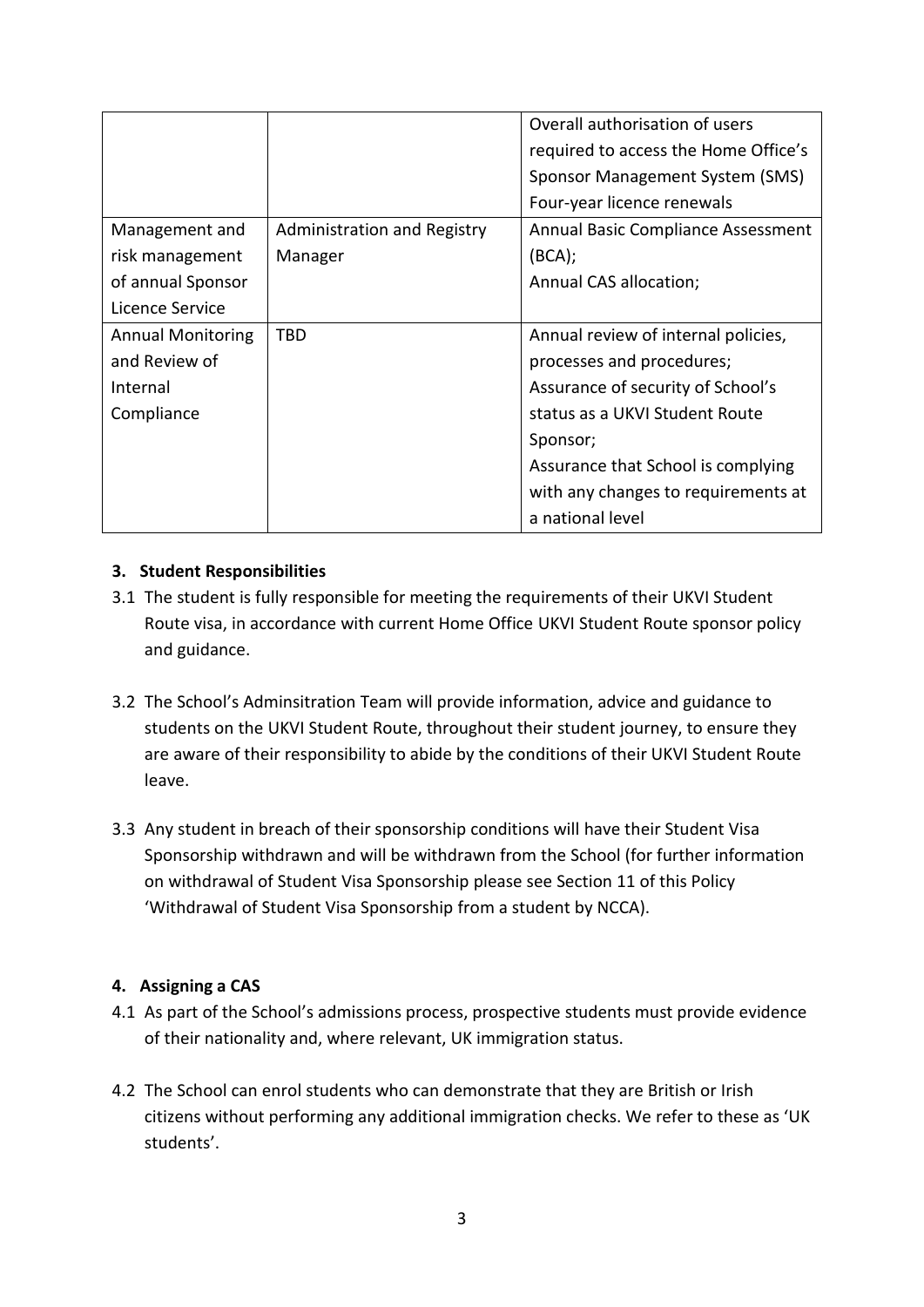- 4.3 If a non-UK student does not already have permission to live and study in the UK, the organisation can assign a CAS to them. The student can then use this to make an immigration application under the Student route.
- 4.4 From UKVI's perspective, the School's responsibilities in relation to sponsored students start when a CAS is assigned to the student and last until:
	- sponsorship ends in accordance with the end date on the CAS; or
	- sponsorship is withdrawn by the organisation in accordance with UKVI's rules, if earlier.
- 4.5 A CAS must only be assigned for one course at a time and only when the following core requirements have been met:
	- 4.5.1 The student's audition and interview met the organisation's entry requirements.
	- 4.5.2 The student has provided a copy of a current passport.
	- 4.5.3 The student meets the English language requirements set by UKVI, Although the organisation has track record status and can therefore assess English language ability for students who will study at degree level and above, it has opted not to do this. The English language requirement will therefore only be met where:
		- a) the student has passed a Secure English Language Test ('SELT') approved by UKVI for the Student route, achieving the required level in all four components – listening, speaking, writing and reading, or;
		- b) where, as permitted under the Student route, they are from an English speaking country or have already met the English language requirements
	- 4.5.4 If the student is applying from inside the UK, the rules on academic progression have been met, where required, and the student has provided evidence of their current immigration status that demonstrates that they are permitted to make an application from inside the UK. Because the School has track record status, sponsored students who have completed a Foundation Degree with the School may commence studies on the BA (Hons) top up as long as their leave to remain granted for the Foundation Degree has not expired. The student must submit a new immigration application, relying on a new CAS assigned by the organisation for the BA (Hons) top up, before their permission to stay expires and the School will obtain evidence that the application has been submitted in time. If the student is not from a majority English speaking country they must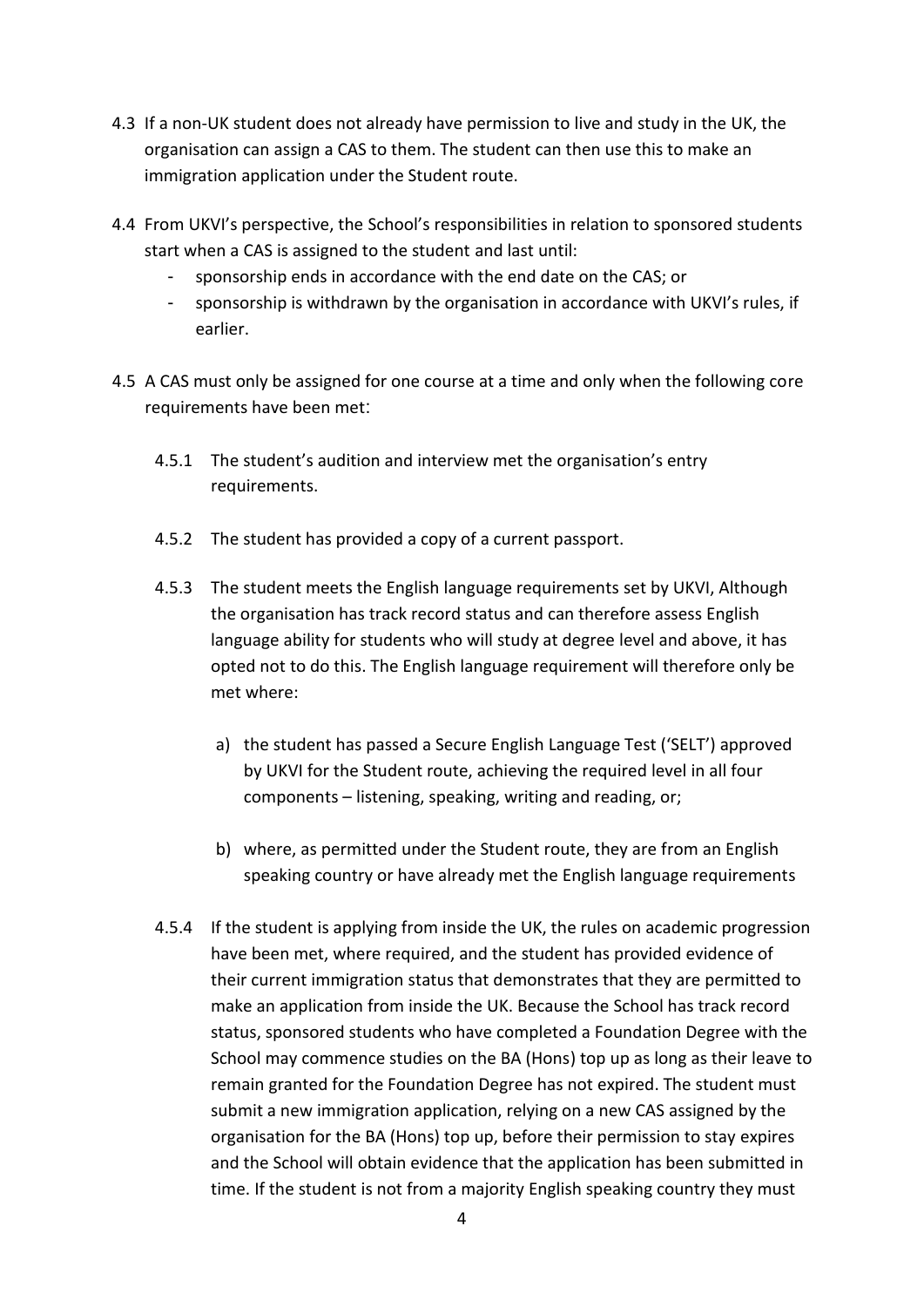prove their level of English to the UKVI required B2 level for a L6 qualification before the School will issue a CAS for the Top up year.

#### *'Gifted' student exemption*

- 4.6 The School will not generally assign a CAS under the 'gifted' student exemption. 'Gifted' student exemption is granted in exceptional circumstance. If such a case arises, approval must be obtained from the Authorising Officer before a CAS is assigned.
- 4.7 In the event of a refusal of an immigration application based on a CAS assigned by the School, a second CAS will only be assigned if the School is satisfied that the issues that led to the refusal decision have been resolved by the student.
- 4.8 If a student completes the course earlier than stipulated the student will be reported in line with the Schools UKVI Student Route sponsor reporting duties.
- 4.9 A CAS is valid for 6 months from the date it is assigned. The applicant can apply for entry clearance or leave to remain 6 months before the start of the course. If the CAS is not used within this period the CAS will expire.

#### **5. English Language Criteria**

5.1 On issuing a CAS, UKVI Student Route sponsors must ensure that students have met the UKVI language requirements for Non-UK students, excluding the Republic of Ireland, entering the United Kingdom. Tests will be verified, by the Administration Team, on the English Language providers' verification system to confirm the student has passed the test.

#### **6. Registration**

- 6.1 The student is required to arrive by the start date of the course, as stipulated on the CAS; informing the Administration team of any unavoidable changes to their arrival date in the UK. Students will be required to collect their BRP from the Post Office prior to being registered.
- 6.2 A student is registered at the University once their official identity documents, in accordance with current [Home Office Sponsor Guidance Appendix D, a](https://www.gov.uk/government/publications/keep-records-for-sponsorship-appendix-d)re approved and registered by the Administration team.

#### *Non-UK Nationals with limited leave to remain*

6.3 Excluding students from the Republic of Ireland, if non-UK nationals with limited leave to remain register at the School, the Administration team will liaise with the student to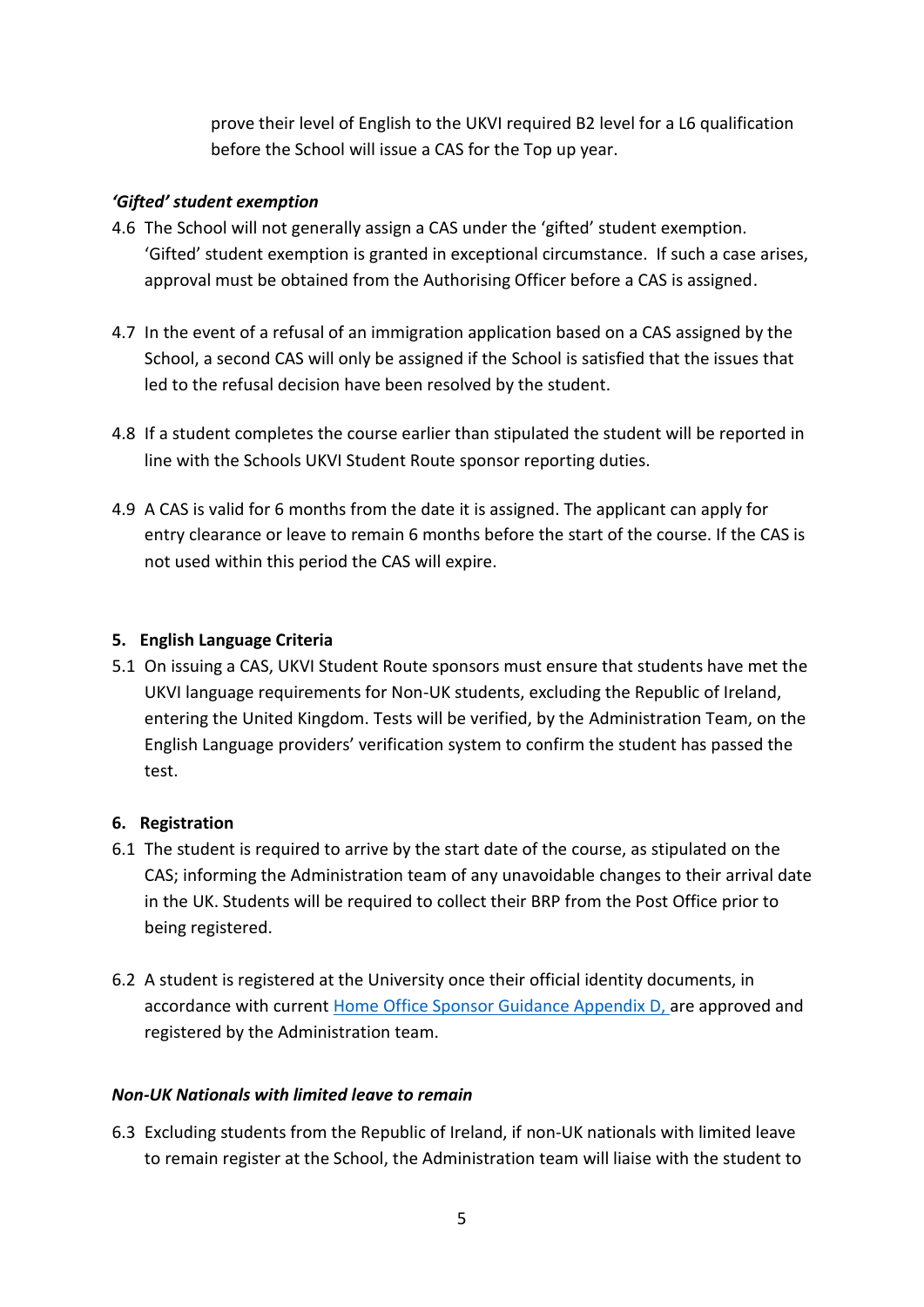ensure they have the continued right to study in the UK throughout the period of their course.

- 6.4 Excluding students from the Republic of Ireland, non-UK students, will be unable to register as new students or continuing students, without a current valid visa, relating to their current course.
- 6.5 If a student's visa expires within 2 months of the start of the course the School will conditionally register the student if:
	- 6.5.1 The student is able to provide written evidence of a pending application to the UKVI for an extension or further permission to stay in the UK and evidence that any application was made prior to the expiry date of their old visa, or
	- 6.5.2 The student provides written evidence of submission of a pending administrative review against a decision of the UKVI to refuse an application or revoke the student's leave to remain in the UK, or
	- 6.5.3 The student has paid the required payment in respect of their annual tuition fee.
- 6.6 'Conditional registration' means that the School will register the student in the normal way, but in the event of UKVI confirming the student does not have permission to stay and must leave the UK, the School will review the student's registration status and this will change if required for the School to meet its statutory visa sponsorship requirements (see below for further information).
- 6.7 Where at any time within a student's period of study their immigration status becomes invalid (e.g. their leave to remain in the UK expires or is revoked), the student will not be able to register. If they are a current student they will be withdrawn from their course.
- 6.8 The student's documents will be retained in accordance with the University retention policy.

## **7. Reporting Duties**

7.1 All sponsors must retain evidence of each individual UKVI Student Route status, including passport, visa and contact details. Any changes in the status of Non-UK students, excluding the Republic of Ireland, and any amendments to personal circumstances that would result in the School ceasing sponsorship under the UKVI Student Route will be reported to the UKVI by the Administration team within 10 working days of the occurrence.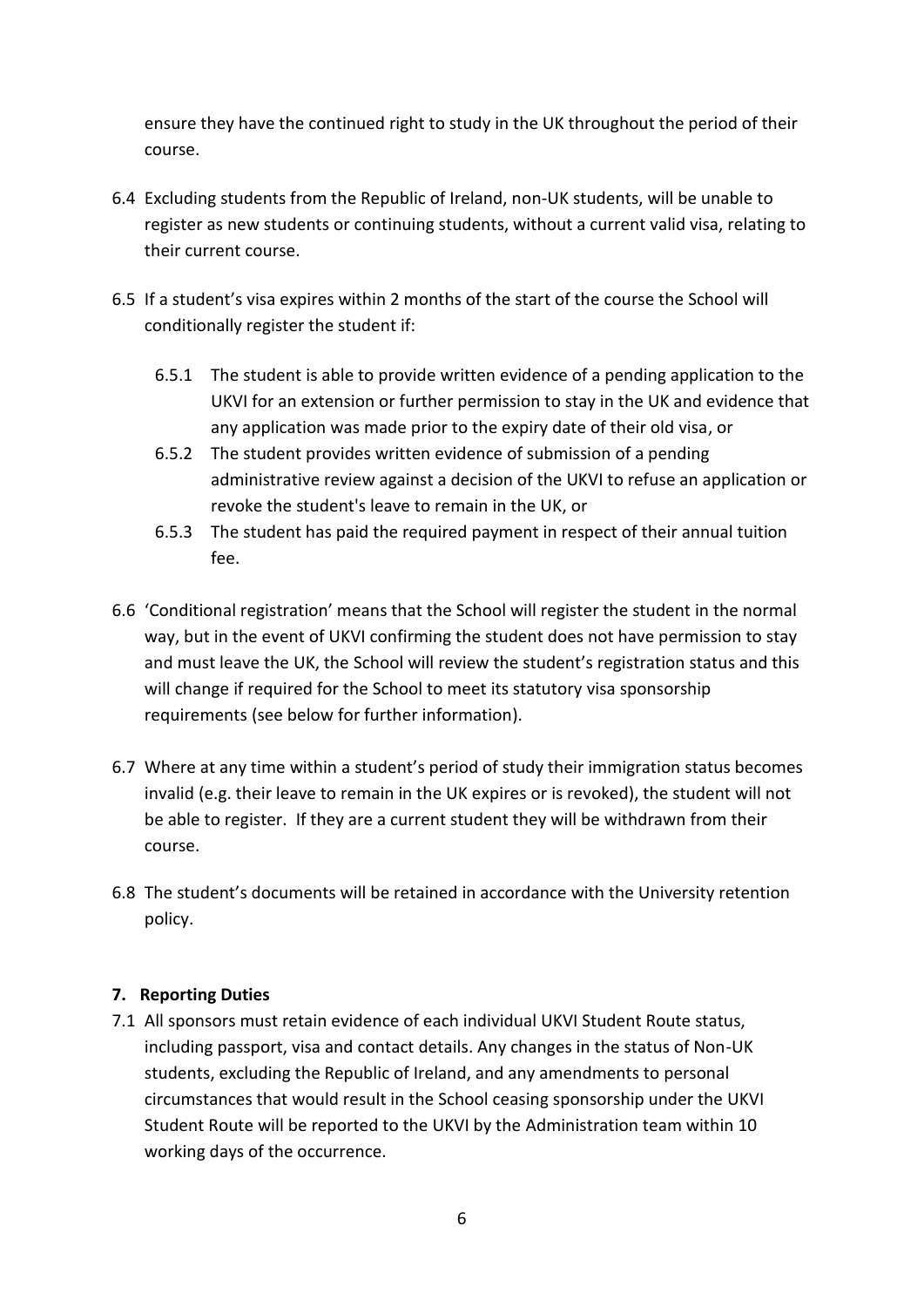- 7.2 The Administration team will report to the UKVI, via the SMS, all incidences of a student's failure to join or re-join their course, student delayed, visa refusals, internal/external course transfers, early course completion, changes of study location, changes of immigration status, student no longer participating within 10 calendar days, withdrawals and suspensions and student contravening their UKVI Student Route sponsor responsibilities.
- 7.3 As a responsible sponsor, and as a service to students, the School will monitor visa and passport end dates for all Non-UK students, excluding the Republic of Ireland, and will advise students of the need to renew documentation.

#### **8. Attendance Monitoring**

- 8.1 The School's Admission Regulations Policy aligns with the Home Office UK Visas and Immigration UKVI Student Route requirements.
- 8.2 Supplementary to the standard UKVI Student Route academic engagement monitoring requirements, the School will report, to the Home Office, students on the UKVI Student Route who fail to register, or are absent for a prolonged period without authorisation.
- **9. Withdrawal of Student Visa Sponsorship from a student by National Centre for Circus Arts**
- 9.1 NCCA may withdraw its sponsorship of a student in one or more of the following circumstances:
	- 9.1.1 Failure by the student to complete their course of study;
	- 9.1.2 Unauthorised absence;
	- 9.1.3 If a student is learning remotely, and stops engaging with their distance learning for more than 30 days, whether overseas or in the UK, except in exceptional circumstances;
	- 9.1.4 If a student stops engaging with the onsite delivery of their course for more than 60 days, except in exceptional circumstances;
	- 9.1.5 If a student breaches the general conditions and/or any terms of their Student Visa by failing to inform the UK government of requisite information (eg a change of address; a change of course; failing to register with the Police if required to do so. These examples are not exhaustive);
	- 9.1.6 If a student breaches the general conditions and/or any terms of their Student Visa by working in excess of the hours permitted by the UK Government, or undertaking work not permitted under the terms of the visa;